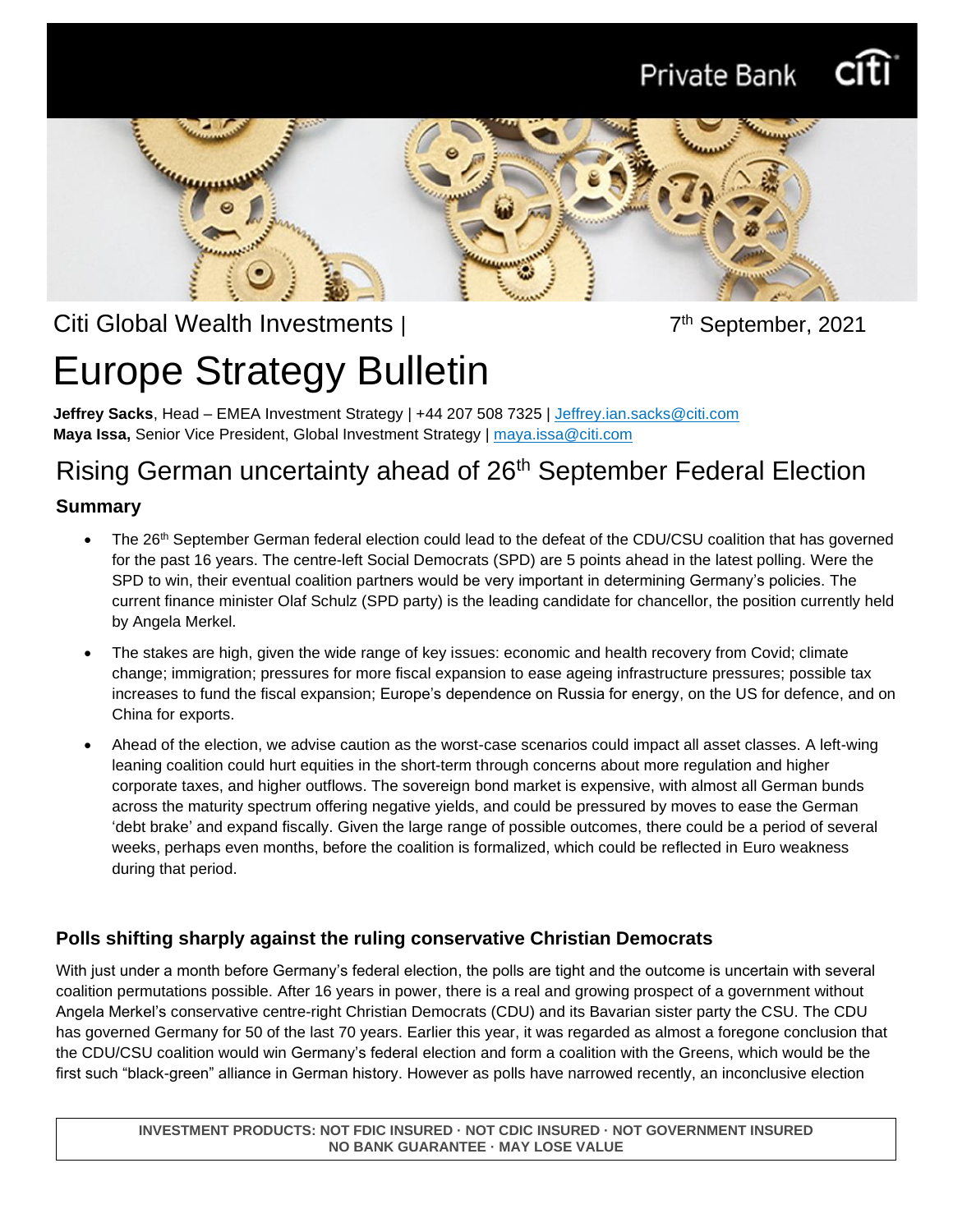result is increasingly likely, with a rising possibility of a left-leaning coalition emerging. The most recent polling data shows the SPD at 25%, while the CDU/CSU trails in second place with 20% - **Figure 1** below:



**Figure 1: German Election 2021 – Polling Data** 

Source: INSA/YouGov as of September 6, 2021.

#### **The parties:**

- **Christian Democrats:** The CDU slippage could be partly because of their long association with leader Angela Merkel and now they have not done a great job in clarifying policies that meaningfully differentiate on the key issues.
- **Social Democrats:** As the centre-left SPD rise in the polls, there is a rising chance of a so-called "traffic light coalition" comprising the SPD, Greens, and the liberal pro-business Free Democrats. The SDP manifesto seeks better regulation of digital platforms, more re-onshoring of pharmaceutical production, introduce a nationwide rent brake, expand EU-wide public investment initiatives, and have more dialogue with Russia.
- **Free Democrats:** The FDP are also known as the Liberals, and have often formed part of Conservative-led coalitions. They typically prefer lower taxes and less state involvement. In this election their manifesto stresses the need for better digital infrastructure, and better education for all with an extra Euro 2.5 billion per year extra in education. They would prefer defence spending to rise to 3% of GDP and a tougher approach with China and Russia.
- **Greens:** The party seeks German carbon neutrality within 20 years as their key policy. The party has also vowed to get tougher on China (with import duties on Chinese state-backed company imports) and Russia (applying sanctions on the property assets of individuals connected with the Russian president). They are also looking to reform Germany's fiscal rules regarding maximum deficit and debt levels, to help support their proposed Euro 500 billion spending package over the next 10 years.
- **The Left:** Originally formed from the old East German Communist party and breakaway elements from the SPD's Left, and their policies include higher taxes, a wider taxation base and more constraints on personal freedoms. Their manifesto includes Eur 10 billion per year for social housing with rent capping, Eur 38 billion per year for public transport, and a minimum wage of Eur 13 per hour. They would prefer to nationalize all healthcare providers, and legalize all illegal immigrants.

#### **The Chancellor candidates:**

• **Armin Laschet** the CDU/CSU's chancellor candidate has had a poor campaign so far. Surveys suggest the Bavarian premier Markus Soder would be preferred but postal ballots have already been sent out. Laschet has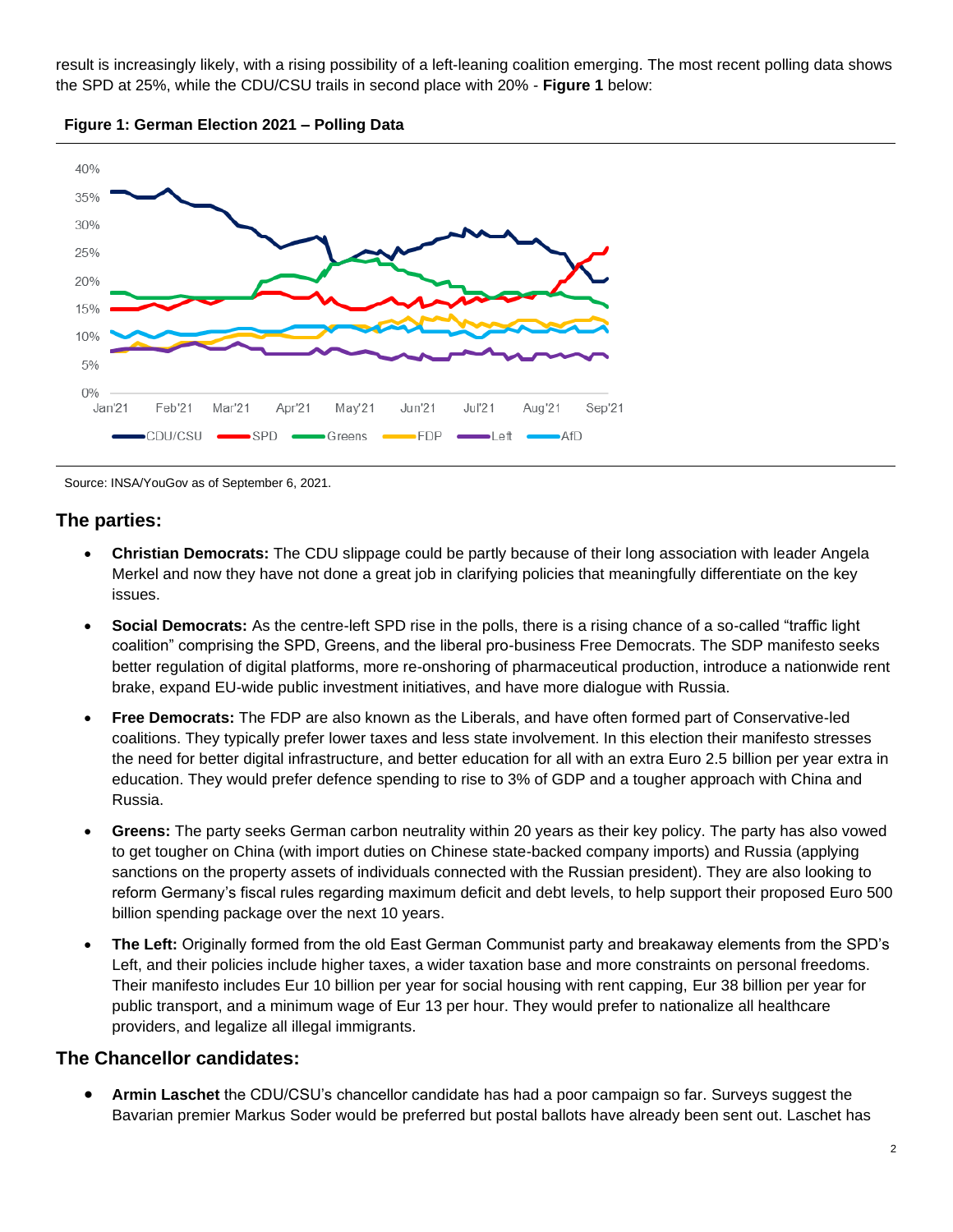not recovered in polling after appearing unsympathetic when recently visiting flooded areas, and is polling at only 10%.

- **Olaf Scholz:** The SPD surge is largely due to the popularity of their chancellor-candidate Olaf Scholz who is also Germany's finance minister and is polling at 32%. Scholz is viewed as the continuity experienced candidate who is considered to be reliable and tested. Scholz has been a prolonged champion behind the recently agreed minimum corporate tax rate which has been well-received in Germany, and he is aligned with Merkel's pro-EU integration views.
- **Annalena Baerbock:** The Green candidate Annalena Baerbock has been punished in polling after several mistakes on the campaign trail, however the Green party is consistently polling in third place and could still be a coalition partner, pushing to introduce a wealth tax and significantly increase state investment.

#### **Two potential coalition scenarios**

After the election, there might be a prolonged period of coalition-building, particularly if the SPD win but cannot form a coalition with the FDP due to incompatibility between the SPD/Greens and the FDP on tax and public investment policy. In this scenario, the SPD/Greens could turn to the Left party (currently polling at 7%), or there could be an eventual SPDless coalition might be formed between the CDU/CSU, Greens and FDP. At best financial markets could hold steady during the coalition-building period. While these are the main two possible scenarios, there are others – **Figure 2** below:

#### **Figure 2: Germany – Coalition Scenarios**

| <b>Coalition</b>                                    | Chan-<br>cellor     | <b>Finance</b><br>minister | <b>Fiscal</b><br>expan-<br>sion (%<br>of GDP) |
|-----------------------------------------------------|---------------------|----------------------------|-----------------------------------------------|
| "Germany"<br><b>CDU/CSU-SPD-</b><br><b>FDP</b>      | Laschet/<br>Scholz  | Scholz/<br>Lindner         | 0.5%                                          |
| "Jamaica"<br><b>CDU/CSU-</b><br><b>Greens-FDP</b>   | Laschet             | Habeck/<br>Lindner         | 1.0%                                          |
| "Traffic Light"<br><b>Greens-SPD-</b><br><b>FDP</b> | Baerbock/<br>Scholz | Lindner/<br>Scholz         | 1.5%                                          |
| "Kenya"<br><b>CDU/CSU-</b><br><b>Greens-SPD</b>     | Laschet/<br>Scholz  | Scholz/<br>Habeck          | 1.5%                                          |
| "R2G" Greens-<br><b>SPD-Left</b>                    | Baerbock/<br>Scholz | Scholz/Ha<br>beck          | 2.0%                                          |

Source: Citi Research *European Economics Weekly: Election Update – The Importance of the SPD's Late Surge*, August 18, 2021. All forecasts are expressions of opinion and are subject to change without notice and are not intended to be a guarantee of future events.

#### **Issues for new coalition and new leader**

The race for chancellor has deflected the attentions of candidates and voters away from seriously debating the critical issues facing Germany: the export dependency on China, climate change, ageing infrastructure, security dependence on the US, and the Nord Stream 2 gas pipeline. Polls are showing that voters are most concerned about two issues - Covid and immigration. Party policies for containing Covid are broadly similar and focused on improving the vaccine rollout and acceptance, while the immigration issue following events in Afghanistan is likely to eventually have a European-wide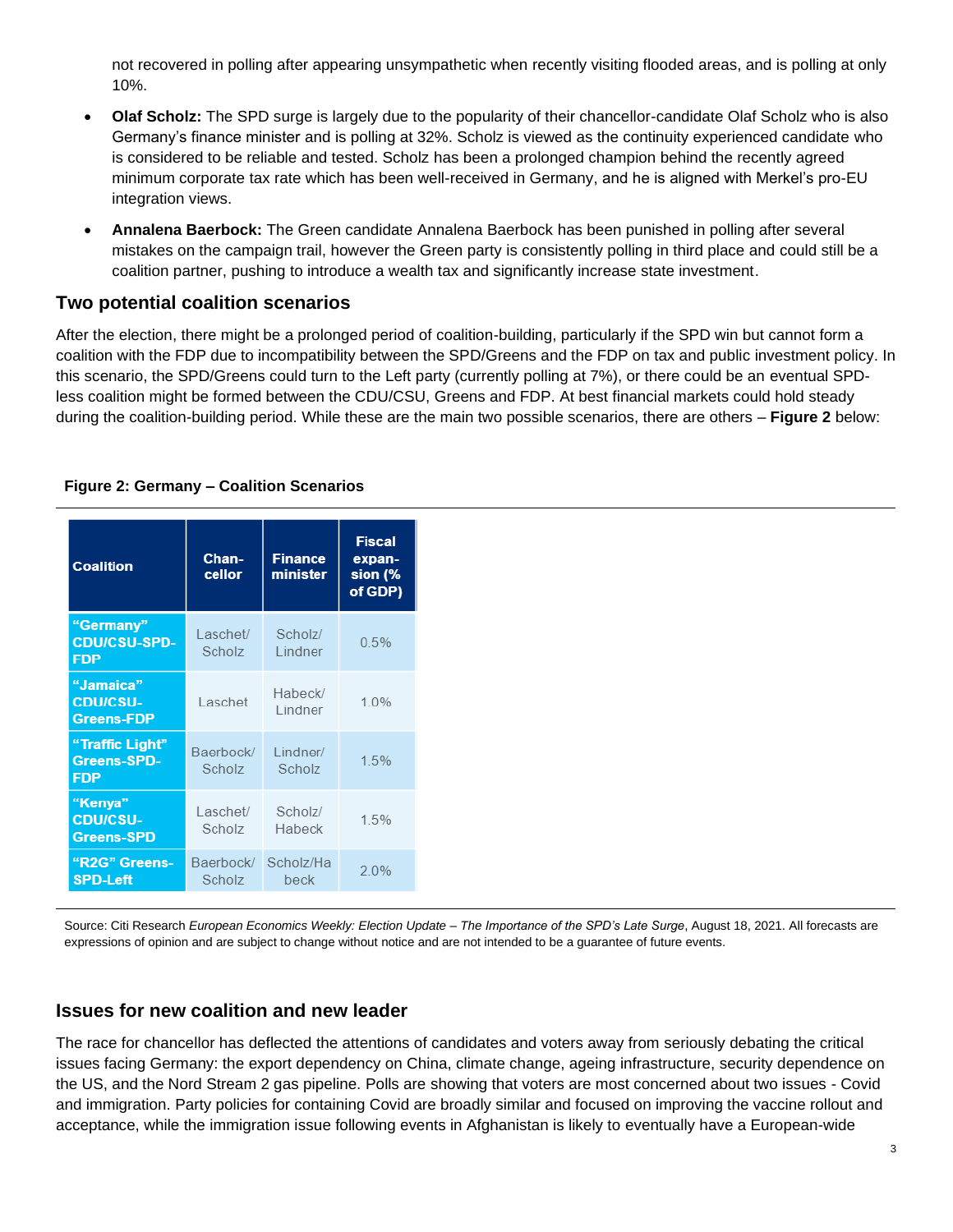approach. Economic policy is the area of most differentiation between potential coalitions, at a time when the economy is reaching a crucial stage.

#### 1. **The German economic rebound is slowing as inflation surges**

Germany's real GDP rose 1.6% quarter-on-quarter in the three months through June, following a 2% QQ drop in the first three months of this year. The main driver was household spending, which rose 3.2% QQ, along with strong fiscal support and rising capital investment. However August PMI numbers showed that private-sector activity in Germany slowed and manufacturing output fell amid supply shortages. Germany's ZEW Expectations index which measures investor confidence fell from 63.3 in July to 40.4 in August, a bigger fall than expected. GDP remains 3.3% below 4Q 2019 pre-pandemic levels. At the same time, inflation has risen to 3.4%, the highest level since 2008, due to rising energy prices and supply chain pressures. Our base case is that GDP growth will slow next year however remain positive, and inflation pressures are temporary, nevertheless the pressures on both will be high in the early days of the new coalition whose makeup and policies are not yet known.

#### 2. **Delta Covid still a challenge with vaccination level relatively low**

Rising Covid infections are raising concerns about more domestic lockdowns and more travel restrictions. Germany has done reasonably well in containing the Delta variant, however the level of vaccinations is one of the lowest in Western Europe (76% of adults have had at least one dose), and the pace of new first immunizations is slowing. (**Figures 3 and 4**).



**Figure 3: Germany – New Covid Infections vs Deaths**





Source: Oxford – Our World in Data, Haver Analytics as of September 3, 2021.

Source: European Centre for Disease Prevention and Control, weekly data as of September 2, 2021.

#### 3. **Uncertainty surrounding Nord Steam 2 gas pipeline**

The current German Chancellor Angela Merkel has vowed to push for more sanctions against Russia if the Kremlin uses the Nord Stream 2 gas pipeline linking Russia to Germany as a 'weapon'. The comments came after Russian President Vladimir Putin imposed conditions on any extension of a gas-transit agreement with Ukraine. Nord Stream 2 has been the target of criticism from the US and many EU member states, saying that the project gives Russia too much leverage and raises Europe's dependence on Russian energy. In July Merkel finalised a deal with US President Joe Biden to back away from threats of stricter Russian sanctions if Germany committed to act in the face of hostile Russian activity. President Putin recently stated that any extension to the project would depend on further demand from Europe.

#### 4. **No clear EU response yet to the upcoming Afghan refugee challenge**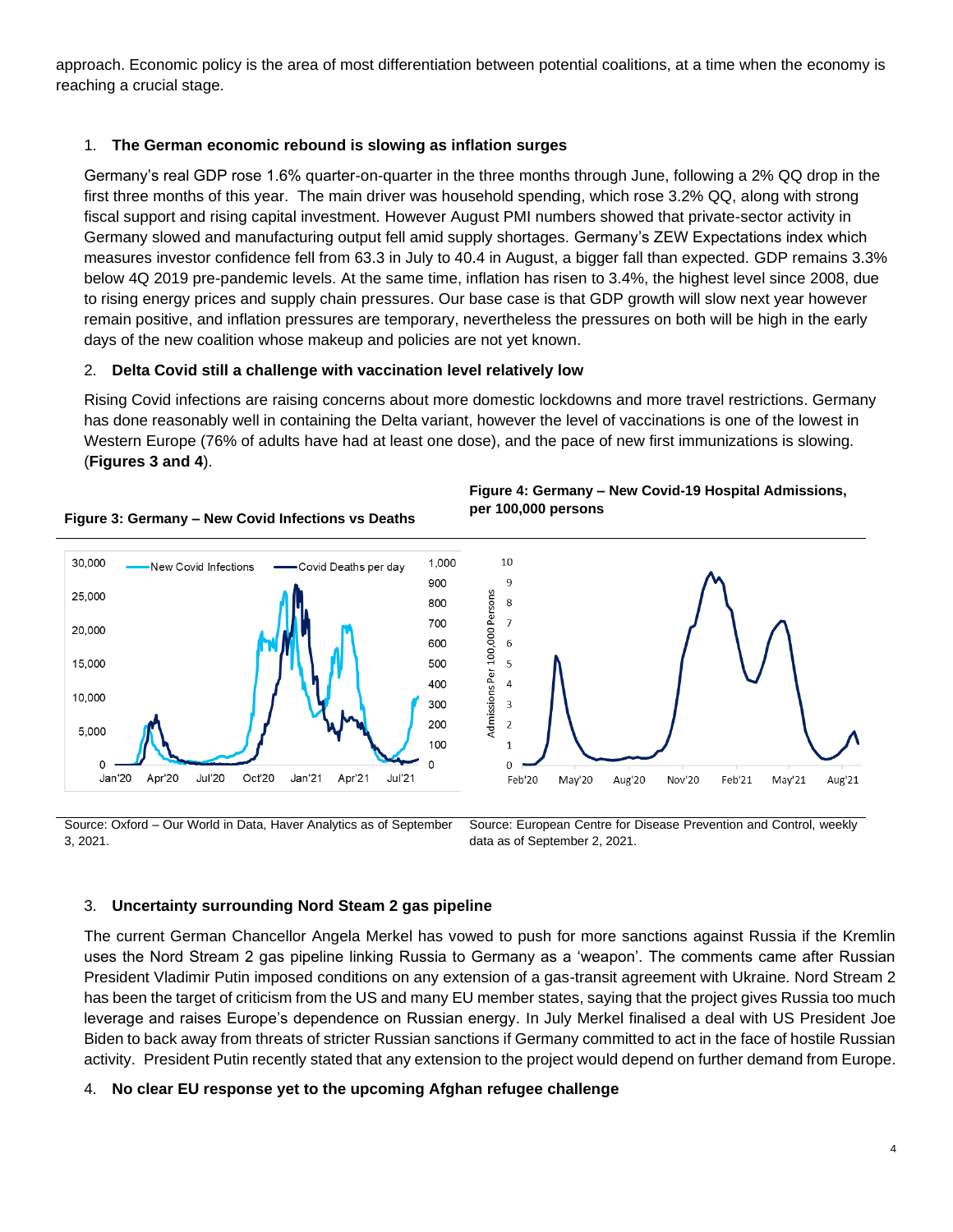Since the Taliban takeover of Afghanistan, European leaders have stressed the moral responsibility to allow Afghan refugees that helped the EU and may want to leave the country. 400,000 Afghans have been internally displaced this year (source: UN). However at this stage there are different messages from different European countries, with many scarred by the memories of the 2015-16 Syrian refugee crisis. It is premature to assess the likely EU response, however there are signs that efforts are being made to agree principals for co-operation at the European level.

## **Investment conclusions**

**Equities:** We advise caution ahead of the election, patience during the coalition-building phase, then gradual accumulation. The critical factor to watch in the election is whether the result raises the prospects of corporate tax increases. Even if it does, this won't be agreed or implemented quickly, while exporter orderbooks and domestics with Green exposure should be very well supported. If there is a left-leaning coalition, there could be an initial sell-off as the market discounts higher taxes and more business regulation, which might give a good entry level for the long-term.

The German market is reasonably priced, on 13.9x prospective earnings, with 45% EPS growth this year and at least 11% next year. The multiple compares well with the prospective multiple of 16.7x for Europe ex-UK. The average German dividend yield of 2.7% is close to the regional average of 2.9%. The market offers good cyclical exposure as well as quality companies with tested management and strong balance sheets.

**Fixed income:** German bunds are already expensive and vulnerable to further cyclical economic strength and to more supply, with the added potential catalyst of much more aggressive fiscal expansion after the election. The Greens, with their aggressive public spending manifesto, are likely to be part of the coalition. What is unknown is the influence they will have, which of course depends on the final voter count.

**Euro:** The Euro is unlikely to sustainably rally during the post-election collation-building stage, and could be under downward pressure if the eventual German coalition is left-leaning. There could also be Euro impact if the fiscal direction puts pressure not only on the German debt brake but also on the broader Europe Maastricht criteria for maximum deficit and debt levels. If the CDU/CSU lead (increasingly less likely, but still possible), then the Euro would we well supported with the likely continuation of the Merkel domestic and foreign policies.



**This email contains promotional materials. If you do not wish to receive any further promotional emails from Citi Private Bank, please emai[l donotspam@citi.com](mailto:donotspam@citi.com) with "UNSUBSCRIBE" in the subject line. Email is not a secure environment; therefore, do not use email to communicate any information that is confidential such as your account number or social security number.**

Announced in January 2021, Citi Global Wealth ("CGW") is comprised of the wealth management businesses of Citi Private Bank and Citi's Global Consumer Bank. Through these businesses, CGW delivers Citi's wealth solutions, products and services globally. The unified management and delivery of CGW's wealth strategy represents a further commitment by Citi to become a leading global wealth business. Citi Global Wealth Investments ("CGWI") is comprised of the Investments and Capital Markets capabilities of Citi Private Bank, Citi Personal Wealth Management and International Personal Bank U.S.

Citi Private Bank and Citi Personal Wealth Management are businesses of Citigroup Inc. ("Citigroup"), which provide clients access to a broad array of products and services available through bank and non-bank affiliates of Citigroup. Not all products and services are provided by all affiliates or are available at all locations. In the U.S., investment products and services are provided by Citigroup Global Markets Inc. ("CGMI"), member FINRA and SIPC, and Citi Private Advisory, LLC ("Citi Advisory"), member FINRA and SIPC. CGMI accounts are carried by Pershing LLC, member FINRA, NYSE, SIPC. Citi Advisory acts as distributor of certain alternative investment products to clients of Citi Private Bank. Insurance is offered by Citi Personal Wealth Management through Citigroup Life Agency LLC ("CLA"). In California, CLA does business as Citigroup Life Insurance Agency, LLC (license number 0G56746). CGMI, Citi Advisory, CLA and Citibank, N.A. are affiliated companies under the common control of Citigroup.

Outside the U.S., investment products and services are provided by other Citigroup affiliates. Investment Management services (including portfolio management) are available through CGMI, Citi Advisory, Citibank, N.A. and other affiliated advisory businesses. These Citigroup affiliates, including Citi Advisory, will be compensated for the respective investment management, advisory, administrative, distribution and placement services they may provide.

International Personal Bank U.S. ("IPB U.S."), is a business of Citigroup Inc. ("Citigroup") which provides its clients access to a broad array of products and services available through Citigroup, its bank and non-bank affiliates worldwide (collectively, "Citi"). Through IPB U.S. prospects and clients have access to the Citigold® Private Client International, Citigold®